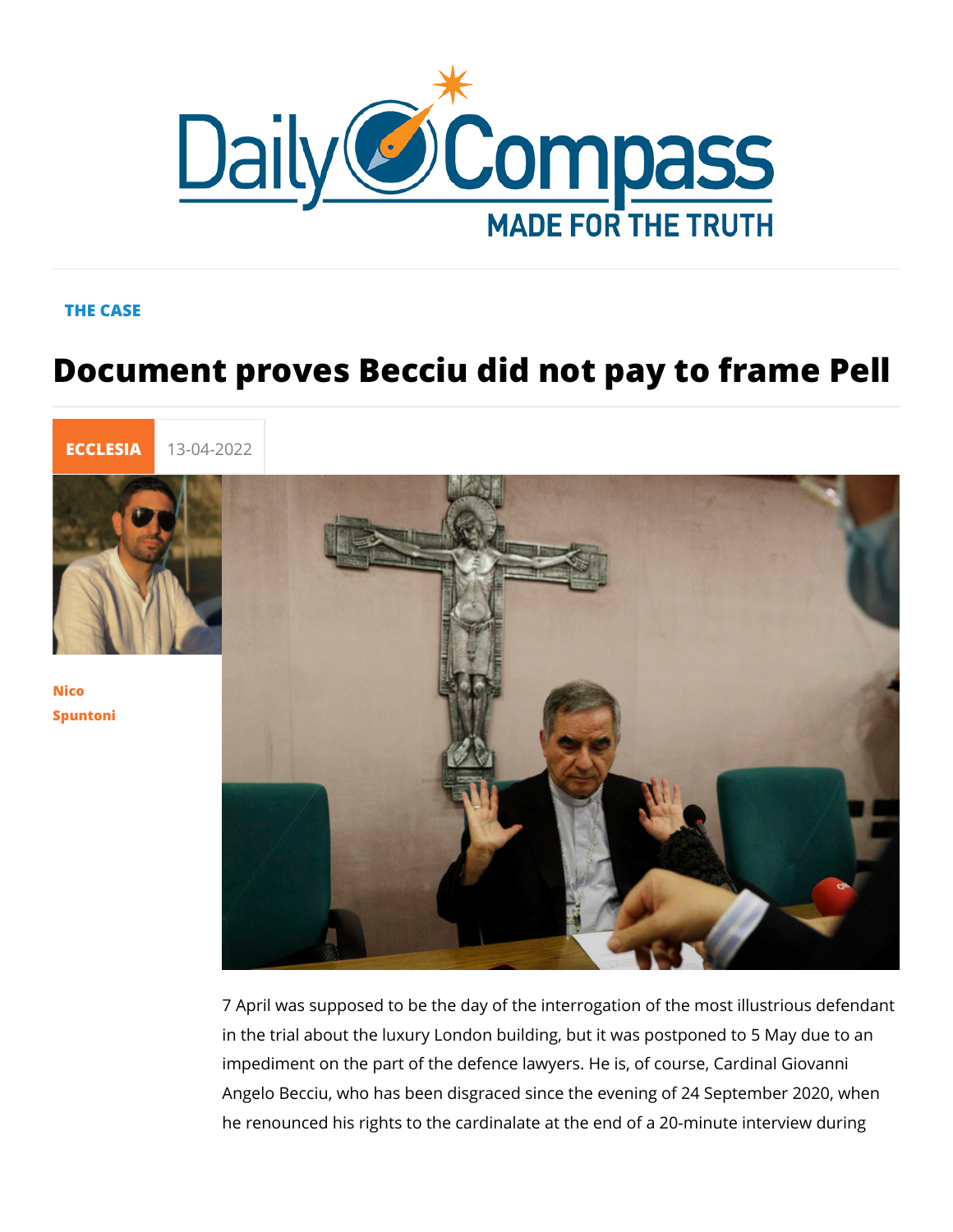which Pope Francis told him that he no longer trusted him. At the origin of the Pontiff's decision was the report of the Vatican judiciary on the alleged crimes of embezzlement that the cardinal supposedly committed and for which he was subsequently indicted. In that phase, prior to the request for a subpoena in the summer of 2021 by the Office of the Promoter of Justice, several investigative hypotheses on the actions carried out by Becciu during his role as substitute of the Secretariat of State ended up in some Italian newspapers.

**Among them, there was also an alleged Australian trail** linked to one of the most serious cases of injustice in recent history: at the beginning of October 2020, in fact, the Corriere della Sera wrote of "€700,000 sent to Australia through a number of transfers" that "could have been used to 'buy' the accusers in the paedophilia trial against Cardinal George Pell". Reading the articles that reported them at the time, those accusations seemed serious and rather circumstantial. Then, however, despite the spotlight remaining on the trial in the Vatican, the Australian trail was almost never mentioned again.

### **In the midst of this was the incredible error made by the Australian**

**Transaction Reports and Analysis Centre (AUSTRAC),** which, in response to a question from Senator Concetta Fierravanti-Wells, formulated in the wake of the reconstructions reported by the Italian newspapers, had indicated that the money flow between the Vatican and Australia in the last six years was \$2.3 billion and across over 400,000 transactions. Although the figure seemed unrealistic to anyone, there were some commentators who considered it the smoking gun to confirm the idea of Becciu's paw behind the alleged plot against Pell.

This thesis was dismantled a few days later by AUSTRAC's clarification, which admitted the error in calculation, clarifying that the total sum amounted to just \$9.5 million over 362 transfers.

**The only one to return to the subject was Cardinal Pell** with sibylline statements: "We know that money went from the Vatican to Australia, \$2.230 million, but so far no one has explained why", said the Prefect Emeritus of the Vatican Secretariat for the Economy. What we do know is that between 2016 and 2017 the Secretariat of State - of which Becciu was the deputy at the time - authorised the payment of multiple transfers worth a total of more than \$2 million to the Melbourne-based company Neustar. With regard to those movements that were suspected of being connected with Pell's indictment, the Holy See's Press Office itself clarified in a statement on 13 January 2021 that "the amount is attributable to some contractual obligations and the ordinary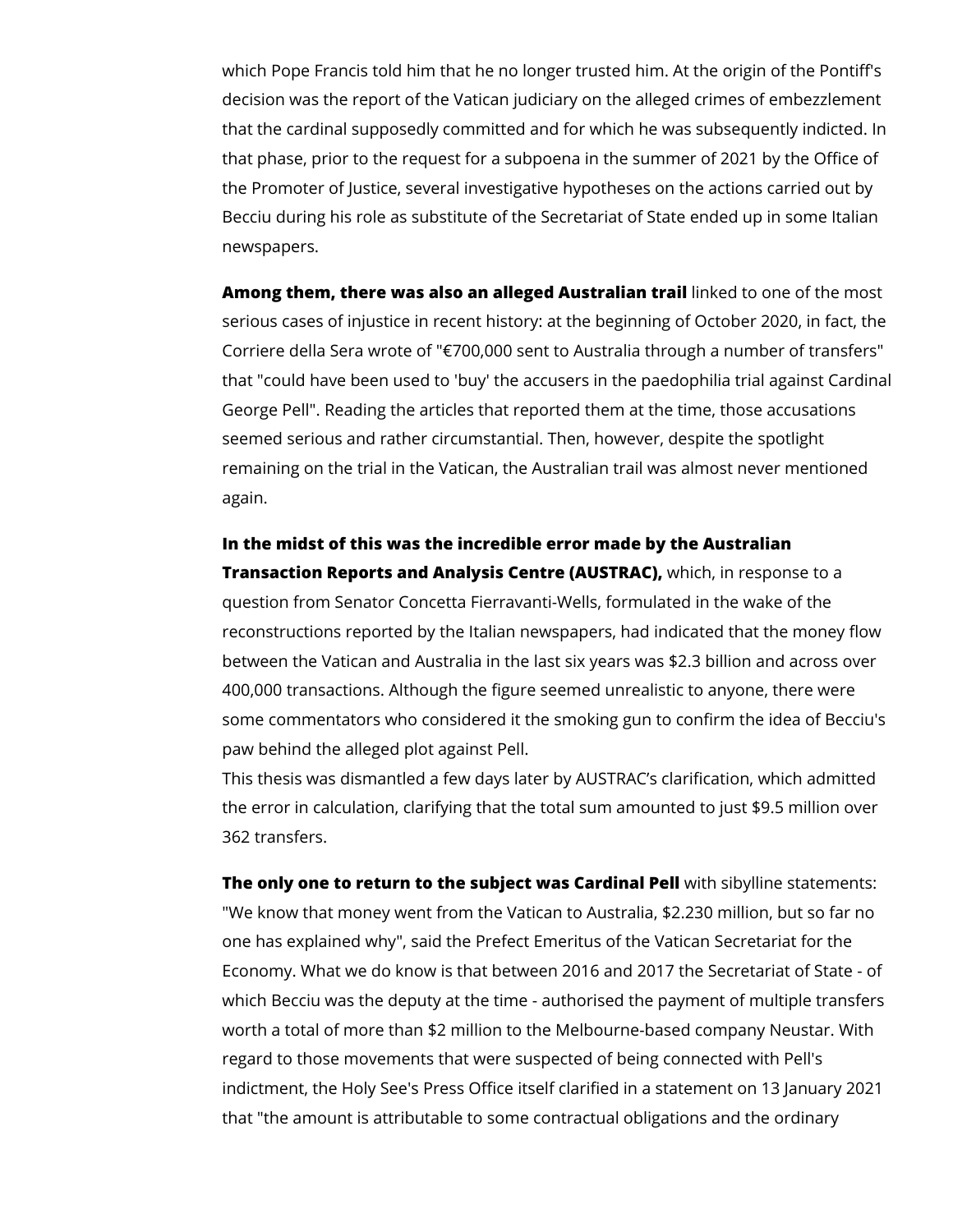management of its resources".

#### **This was confirmed by documents that The Daily Compass was able to view**:

Neustar is actually a cyber security company - founded as AusRegistry International Pty Ltd in 2003 until it changed its name in 2016. Since August it 2020 has been called GoDaddy. The company is in the business of registering and implementing top-level domains (TLDs) and claims to be a trusted advisor to a number of government agencies. In fact, from the documents we have seen, in a letter dated March 2012, the then Secretary General of the Australian Bishops' Conference, Monsignor Brian Joseph Lucas wrote to Monsignor Paul Tighe, then Secretary of the Pontifical Council for Social Communications, to express on behalf of the Australian bishops their "support for the request of the Pontifical Council for Social Communications to acquire the generic toplevel domain '.catholic' in the Chinese language (in simplified Chinese characters)".

#### **When the ICANN (Internet Corporation for Assigned Names & Numbers)**

'liberalised' the granting of TLDs, the Vatican moved to register and control exclusively the '.catholic' domain in English, Arabic, Russian and also in Chinese. The request was accepted in 2013 and the domain was registered by the Pontifical Council for Social Communications. The same office, therefore, to which Monsignor Lucas' letter was addressed, in which the Australian Bishops' Conference gave the go-ahead and which stated that this project (the creation of a 'dot-catholic' domain in Chinese) would "greatly facilitate the work of the Conference in authenticating the presence of the Catholic community in the digital space", confirming that the bishops would be happy to "collaborate with the PCCS in the development of this project".

**If we take a closer look at the origin of the domain '.catholic'** and the subjects involved in its registration, we discover that while the registrant is the Pontifical Council for Social Communications, the provider is AusRegistry International, i.e. the company that later became Neustar. The Registry Backend is indicated as GoDaddy, the current name of the former Neustar. In short, the intersection of this information suggests that it could be possible to hypothesise an answer to Cardinal Pell's question on the \$2.230 million sent between 2016 and 2017 by the Secretariat of State: in fact, the beneficiary Neustar was the name of the company operating in Australia that had already registered and then managed the domain '.catholic' - including in Chinese.

**Is it possible that the Secretariat of State sent that sum of money** in order to comply with the "contractual obligations" on the project centred on that top-level domain that the Secretary General of the Australian Bishops' Conference had mentioned in 2012 in his letter to the Pontifical Council for Social Communications? It is